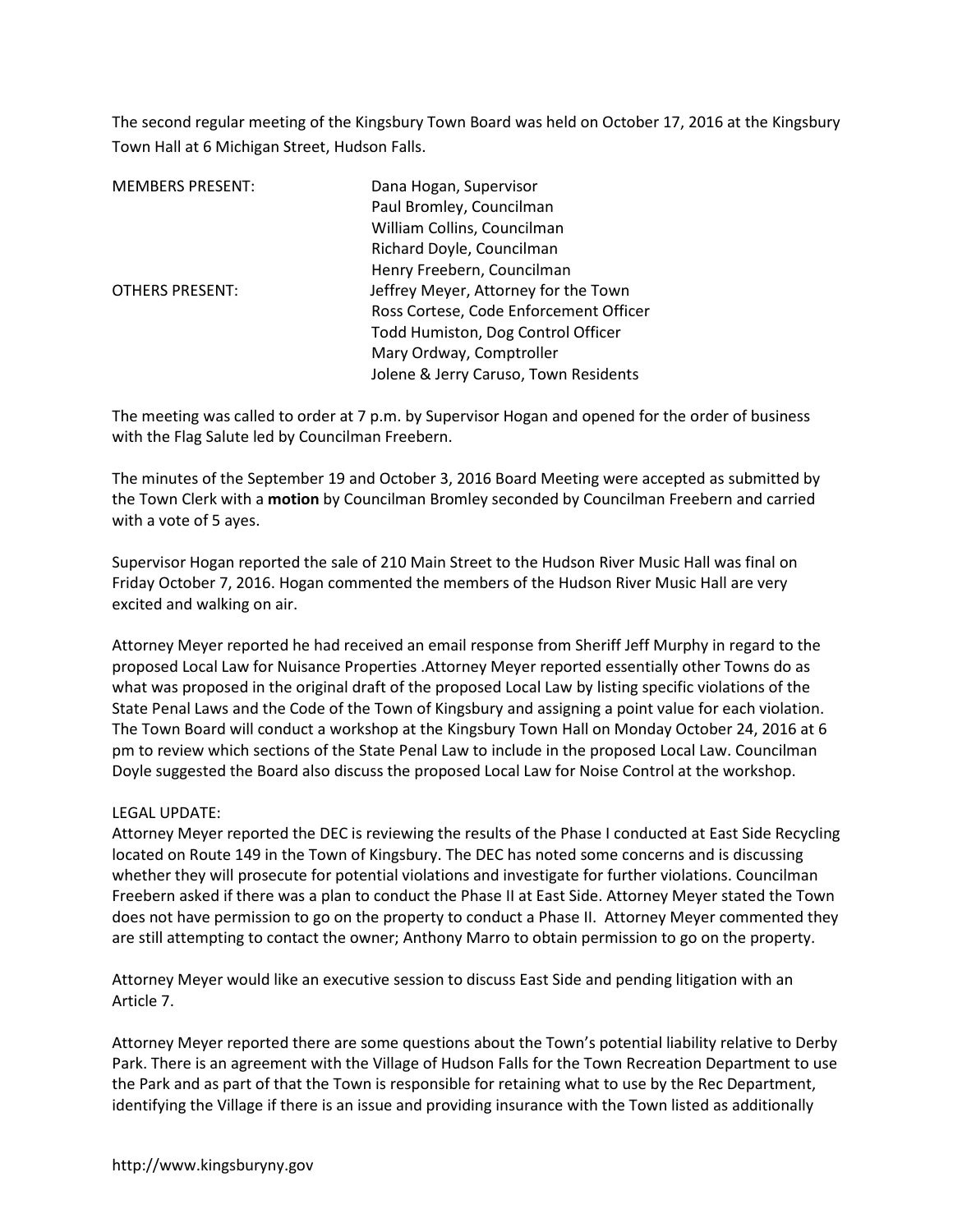insured. Meyer stated there are some complaints and questions from neighbors relative to some changes the Village has made and the potential for a safety hazard for children. Supervisor Hogan interjected that Mrs. Waters asked him to take a ride with her to Derby Park because she wanted to express her concern for the safety of children using the playground area. At one time there was a chain link fence that bordered the playground and has been removed and replaced with split rail fencing with openings in it. Mrs. Waters had witnessed an incident of children chasing each other and they ran near the road; stopped because a car was coming and fortunately the car stopped. Mrs. Waters envisions through the years it is just a matter of time where something happens. Supervisor Hogan encouraged her to reach out to the Village. Mrs. Waters did attend a Village Board Meeting. Attorney Meyer will draft a notice and send it to the Village.

A **motion** by Councilman Freebern seconded by Councilman Collins and carried by a vote of 5 ayes accepting the reports of certain officers for the month of September: Code Enforcement Officer: No. Permits 2; Site Plan 1; Total Fees: \$300.00 Town Clerk: Paid to EnCon \$5,864.57; Paid to Supervisor \$3,774.17; Paid to NYS Dept. of Health \$292.50; Paid to the Village of Hudson Falls \$100.00; Paid to Ag & Markets for Population Control \$230.00

Town Comptroller: Receipts \$152,373.02; Disbursements \$133,502.17

The Town Clerk reported she will have a Supervisor's Report for the next meeting regarding money paid to the Town relative to the Hudson Falls Central School District tax collection.

A **motion** by Councilman Freebern seconded by Councilman Collins for the following budget transfers and budget amendment submitted by Comptroller Marry Ordway:

## **BUDGET TRANSFERS**

| FROM: | ADMIN. CONTR.  | 7.8310.4 | 7.600.00 |
|-------|----------------|----------|----------|
| TO:   | PURIFICATION   | 7.8330.4 | 4.000.00 |
|       | TRANS. & DIST. | 7.8340.4 | 3,600.00 |

## **BUDGEMENT AMENDMENT**

## INCREASE REVENUES (SALE OF 210 MAIN ST.) 31,925.00 1.2660

| <b>INCREASE APPROPRIATIONS</b>      |          |           |
|-------------------------------------|----------|-----------|
| <b>JUSTICE P.S.</b>                 | 1.1110.1 | 30,000.00 |
| <b>CENTRAL STOREROOM</b>            | 1.1660.4 | 400.00    |
| <b>TAXES &amp; ASS. ON PROPERTY</b> | 1.1950.4 | 50.00     |
| TRAFFIC CONTROL CONTR.              | 1.3310.4 | 350.00    |
| SUPT. HIGHWAYS CONTR.               | 1.5010.4 | 125.00    |
| POOL CONTR.                         | 1.7180.4 | 1,000.00  |

A **motion** by Councilman Bromley seconded by Councilman Freebern and carried by a vote of 5 ayes giving Comptroller Mary Ordway permission to close the Highway Capital Project Fund because there is no money left.